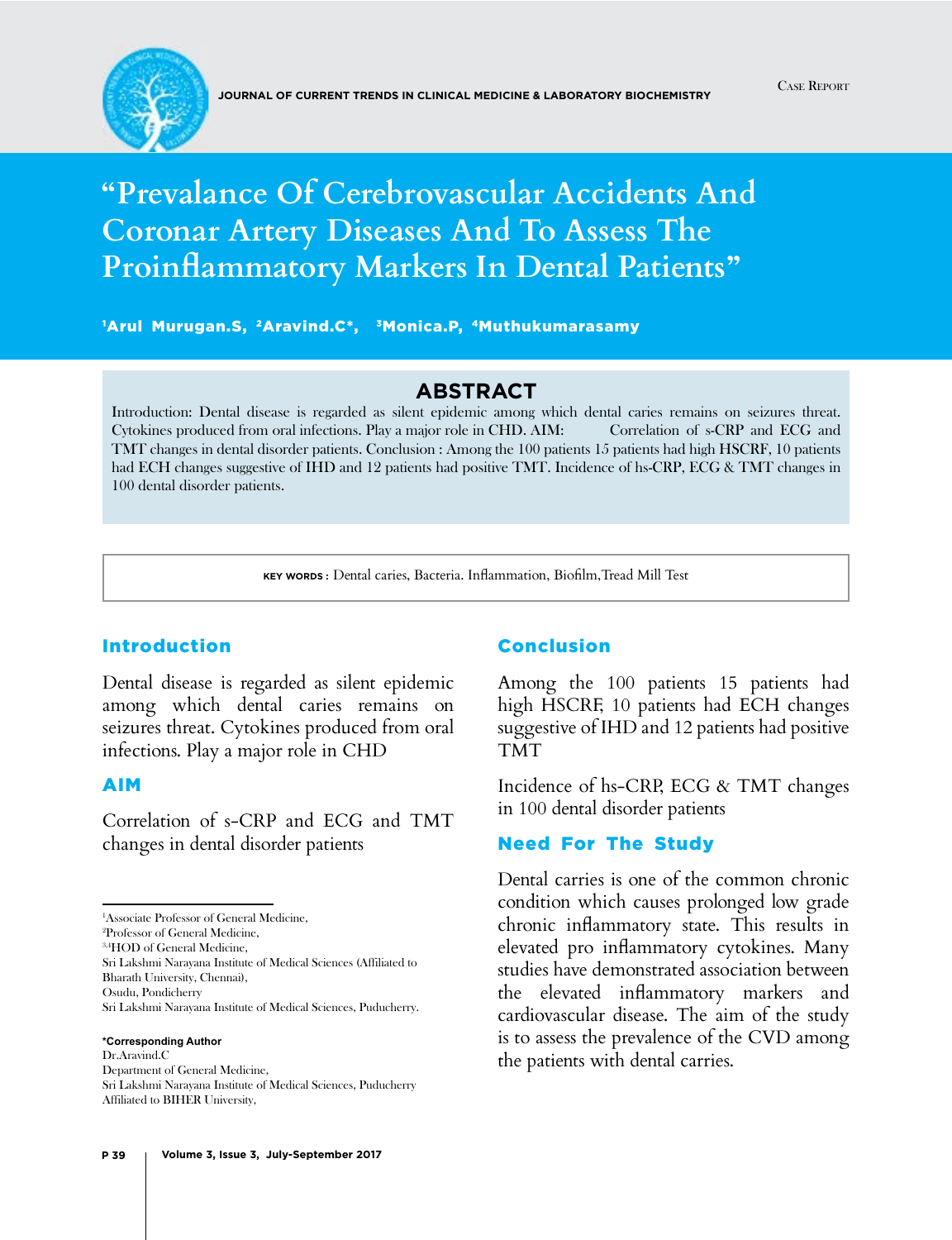#### Review in Literature

Dental caries, also known as tooth decay, cavities, or caries, is a breakdown of teeth due to activities of bacteria. The cavities may be a number of different colors from yellow to black. Symptoms may include pain and difficulty with eating. Complications may include inflammation of the tissue around the tooth, tooth loss, and infection or abscess formation.

#### Pathogenesis

Teeth are bathed in saliva and have a coating of bacteria on them (biofilm) that continually forms. The minerals in the hard tissues of the teeth (enamel, dentin and cementum) are constantly undergoing processes of demineralization and remineralisation. Dental caries results when the demineralization rate is faster than the remineralisation and there is net mineral loss. This happens when there is an ecologic shift within the dental biofilm, from a balanced population of micro-organisms to a population that produce acids and can survive in an acid environment.

Enamel is a highly mineralized acellular tissue, and caries act upon it through a chemical process brought on by the acidic environment produced by bacteria. As the bacteria consume the sugar and use it for their own energy, they produce lactic acid. The effects of this process include the demineralization of crystals in the enamel, caused by acids, over time until the bacteria physically penetrate the dentin. Enamel rods, which are the basic unit of the enamel structure, run perpendicularly from the surface of the tooth to the dentin. Since demineralization of enamel by caries, in general, follows the direction of the enamel rods, the different triangular patterns between pit and fissure and smooth-surface caries develop in the enamel because the orientation

of enamel rods are different in the two areas of the tooth.

As the enamel loses minerals, and dental caries progresses, the enamel develop several distinct zones, visible under a light microscope. From the deepest layer of the enamel to the enamel surface, the identified areas are the: translucent zone, dark zones, body of the lesion, and surface zone. The translucent zone is the first visible sign of caries and coincides with a one to two percent loss of minerals. A slight remineralization of enamel occurs in the dark zone, which serves as an example of how the development of dental caries is an active process with alternating changes. The area of greatest demineralization and destruction is in the body of the lesion itself. The surface zone remains relatively mineralized and is present until the loss of tooth structure results in a cavitation.

#### Classification

Classification done by site of lesion, location, etiology, progression and affected heart tissue and severity tooth destruction there are 6 classes of are identified.

Class I – Occlusal surfaces of posterior teeth

Class II – Proximal surfaces of posterior teeth

Class III – Interproximal surfaces of anterior teeth without incisal edge involvement

Class IV – interporoximal surfaces of anterior teeth with incisal edge involvement

Class V – Cervical third of facial or lingual surface of tooth

Class VI – incisal or occlusal edge worn away due to attrition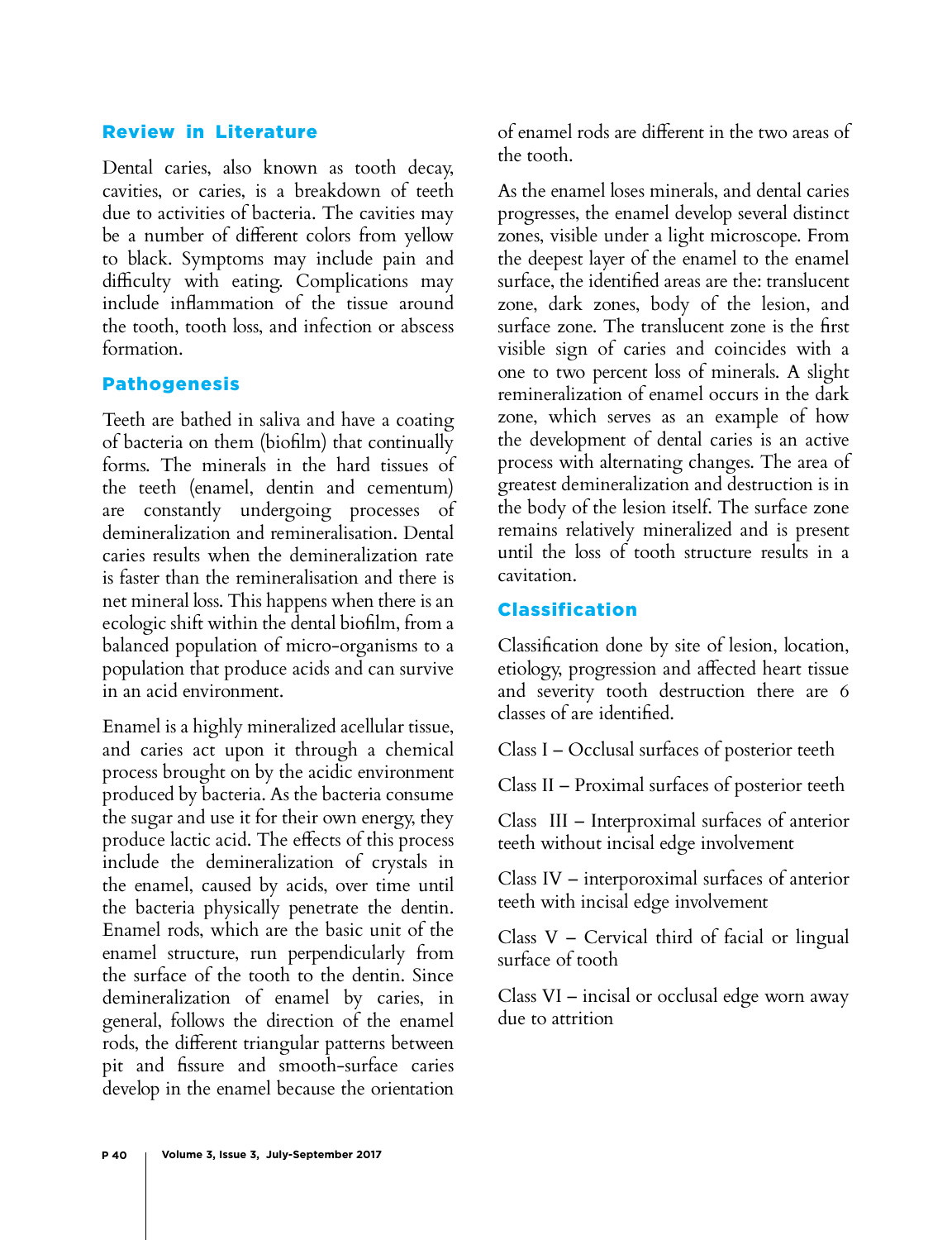# Treatment

Treated includes change in modification especially reduction in intake of sugar improved oral hygiene, brushing teeth twice a day, like fluoride containing tooth paste and daily dental flossing. A course of antibiotics, and required before a surgical remove the tooth of the management is non operative management of the co-operative between doctors and patients and mutual understanding.

### Aims of study

To rule out CID especially ischemic changes in heart

### Methods & materials

100 patients of > 40 yrs of age with dental disorders attending our OPD are the sources of data, with proper concern from the patient's hs-CRP, ECG and TMT to be conducted on the patients

# Eligibility Criteria

Patients above 6th to 6th decade

With dental problem

Patients for Puducherry nearby villages

Exclusive Criteria

Immunocompromised patients

Pregnant women

Higher enzyme levels risk factor like Diabetic mellitus, Hypertension and CCF (congestive cardiac failure)

On chronic medication for the ailments

With chronic alcoholism and smoking

Tobacco and betel nut chewers

#### Investigations to be done

TMT

HS C - Reactive protein

**ECG** 

#### **Results**

Among 100 patients attended our OPD 15 patients had high s-CRP, 12 patient had ST segment changes in TMT and 10 patients had ECG changes suggestive of IHD

15 patients - hs-CRP

10 patients – ECG changes

12 patients – TMT changes

#### Conclusion

Dental disorders are more prevalent in both rural and urban population now a days. Non invasive inexpensive investigations like hs-CRP, ECG and TMT can detect the underlying CAD in dental disorder patients, even without any cardiac complaints. Cytokines produced due to dental infections play a major role in pathogenesis of coronary artery disease. In our study 27% had ECG and TMT changes even without cardiac symptoms and risk factors.

#### References

- 1. `Silk, H (March 2014). "Diseases of the mouth". Primary care 41 (1) : 75-90. doi:10.1016/j. pop.2013.10.011.PMID 24439882
- 2. Laudenbach, JM; Simon, Z (November 2014). "Common Dental and Periodontal Diseases : Evaluation and Management. "The Medical clinics of North America 98 (6): 1239-1260. doi:10.1016/j.mcna.2014.08.002.PMID 25443675
- 3. "Oral health Fact sheet No 318. who.int. April 2012. Retrieved 10 December 2014.
- 4. Taber's cyclopedic medical dictionary (Ed.22, illustrated in full color ed.). Philadelphia:F.A.Davis Co. 2013.p.401.ISBN 9780803639096
- 5. SECTION ON ORAL, HEALTH; SECTION ON ORAL, HEALTH (December 2014). "